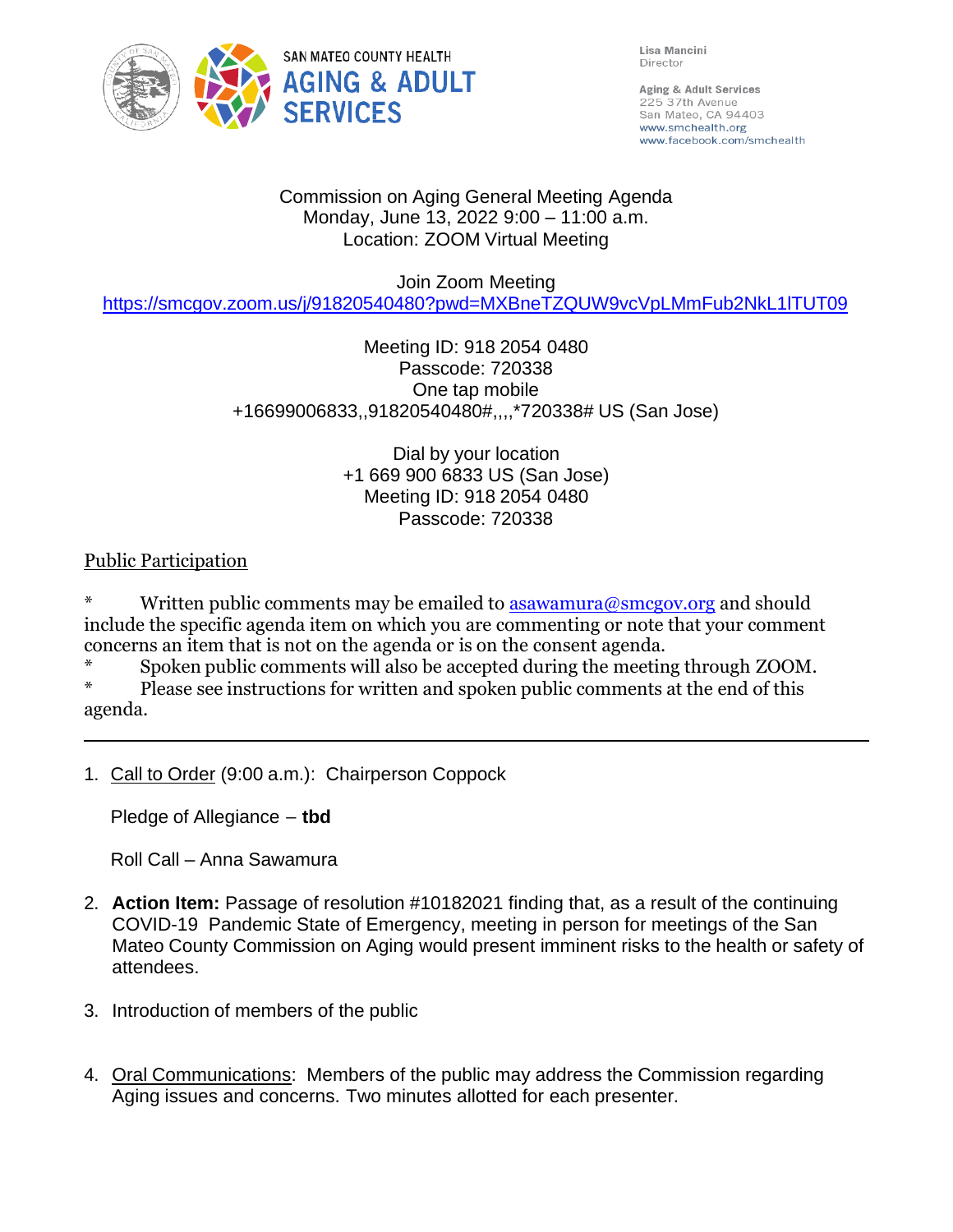- 5. Approval of Today's Agenda: June 13, 2022
- 6. Approval of Minutes: May 9, 2022
- 7. Committee and Ad Hoc Committee Reports
	- Executive Committee
	- RAI (Resource Access and Inclusion Committee)
	- MISO (Middle Income Senior Opportunity) Committee
	- Transportation Committee
- 8. Member Reports

One minute per Commissioner for updates and announcements.

- 9. Staff Report:
	- Lisa Mancini, Director Aging and Adult Services
	- Anna Sawamura, Staff to the CoA, AAS Program Services Manager
- 11. Stretch Break (10 Minutes)
- 12. Presentation by Reverend Terri Echelbarger with the LGBTQ Commission
- 13. Announcements
- 14. Adjourn